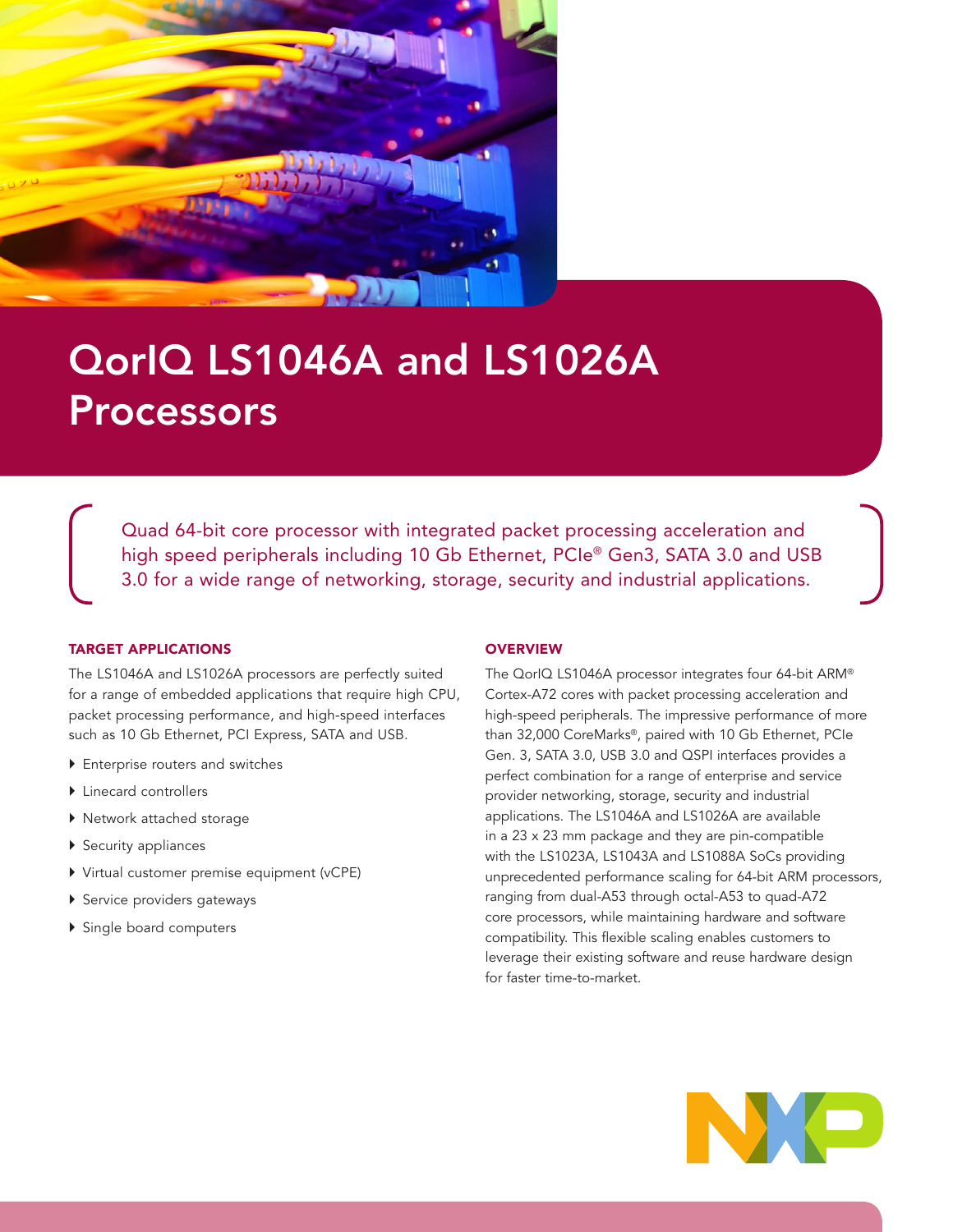#### QorlQ LS1046A PROCESSOR BLOCK DIAGRAM



#### QorIQ LS1046A FEATURES

| <b>Features</b>                                                                                                                                                                                                                                                                           | <b>Benefits</b>                                                                                                                                                                                                                                                                                              |
|-------------------------------------------------------------------------------------------------------------------------------------------------------------------------------------------------------------------------------------------------------------------------------------------|--------------------------------------------------------------------------------------------------------------------------------------------------------------------------------------------------------------------------------------------------------------------------------------------------------------|
| Four ARM <sup>®</sup> Cortex <sup>®</sup> -A72 cores<br>2 MB L2 cache                                                                                                                                                                                                                     | • Performance in excess of 32,000 CoreMarks®<br>• Total power under 10 W at 1.2 GHz for convection cooled designs                                                                                                                                                                                            |
| Packet processing acceleration                                                                                                                                                                                                                                                            | • Efficient packet classification and distribution; hardware work<br>scheduling, shaping, and buffer management, offloading the general<br>purpose processors to concentrate their processing cycles on value<br>added operations.                                                                           |
| Integrated security engine                                                                                                                                                                                                                                                                | • High-speed security protocol processing, including IPsec, SSL,<br>DTLS, and IKE<br>• SEC also supports high speed XORing for RAID 5 acceleration                                                                                                                                                           |
| ARM TrustZone® and NXP OorlO<br>trust architecture                                                                                                                                                                                                                                        | • Secure boot, secure debug, tamper detection, secure key storage                                                                                                                                                                                                                                            |
| Rich connectivity<br>• Two 10 Gigabit Ethernet controllers<br>• One 2.5 Gigabit Ethernet controller<br>• Four 1 Gigabit Ethernet controllers<br>• Three PCIe <sup>®</sup> 3.0 Controllers, x 4,<br>x 2, x 1<br>• Three USB 3.0 with integrated PHY<br>• SATA 3.0 controller<br>• Quad SPI | • High versatility that enables support for 802.11ac modules and<br>high bandwidth connectivity for ASICs, 4G/LTE, SATA and low-cost<br><b>NAND/NOR Flash</b><br>• Multiple USB 3.0 for redundant WAN fail over, storage and<br>configuration<br>• Advanced XFI, Quad SGMII for maximum Ethernet flexibility |
| Support for hardware-based<br>virtualization                                                                                                                                                                                                                                              | • Enables partitioning of physical and virtual resources on LS1046A<br>multicore devices for increased system flexibility                                                                                                                                                                                    |

#### www.nxp.com/QorIQ

© 2020 NXP B.V.

NXP, the NXP logo, Layerscape and QorIQ are trademarks of NXP B.V. All other product or service names are the property of their respective owners. ARM, Cortex and TrustZone are registered trademarks of ARM Limited (or its subsidiaries) in the EU and/or elsewhere. CoreLink is a trademark of ARM Limited (or its subsidiaries) in the EU and/or elsewhere. All rights reserved.

Document Number: QORIQLS1046AFS REV 1 cc